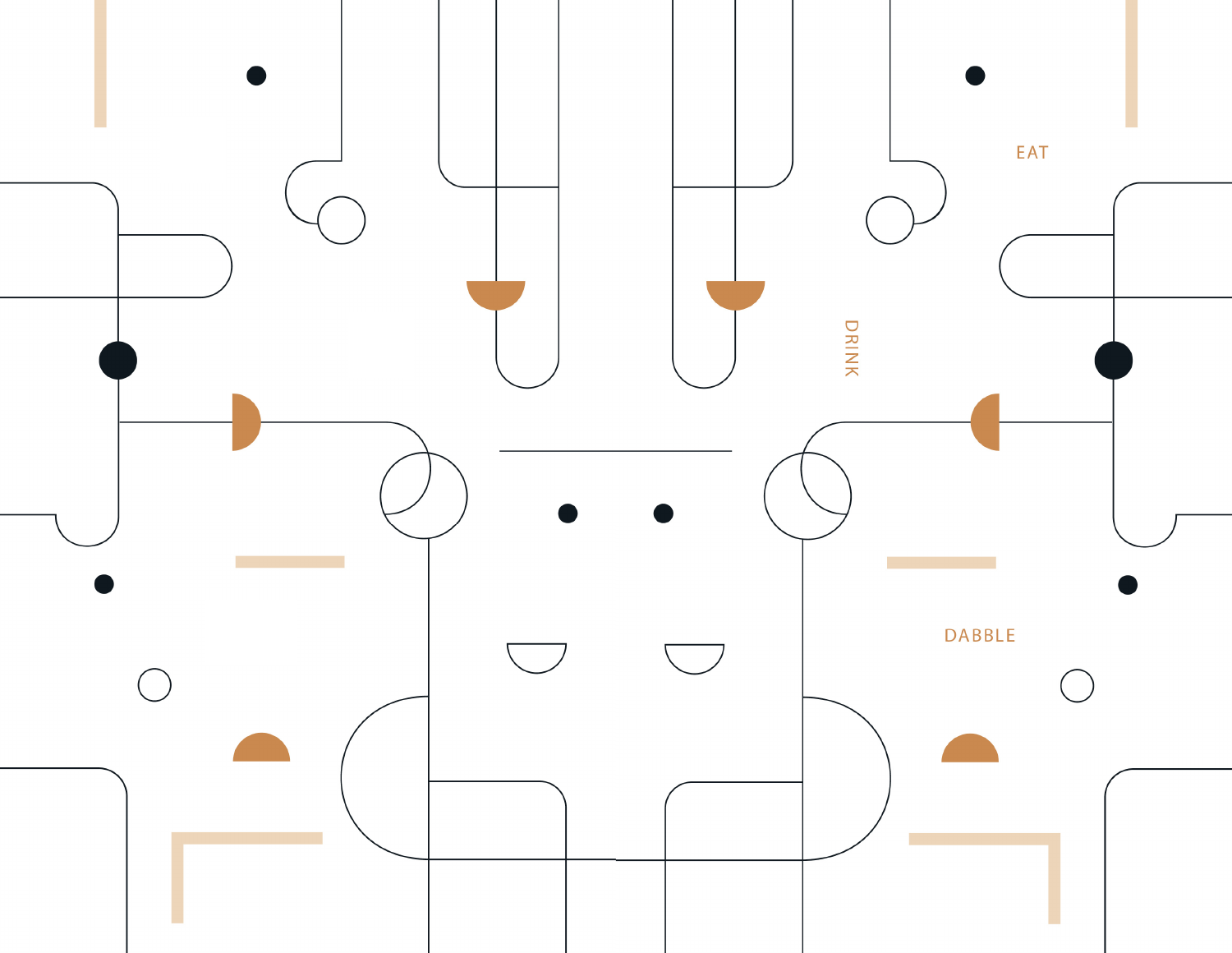## Signature Cocktails

| <b>BLOOD ORANGE &amp; GINGER COOLER</b><br>Solerno Blood Orange Liqueur, ginger beer,<br>seltzer        | 15 | <b>BOTTLES</b><br><b>HEINEKEN</b><br>Pilsner, Netherlands              |
|---------------------------------------------------------------------------------------------------------|----|------------------------------------------------------------------------|
| <b>FRENCH 37 1/2</b><br>Seedlip Grove 42, lemon, simple syrup topped<br>with Etoile Rose Sparkling Wine | 16 | <b>CORONA EXTRA</b><br>Pale Lager, Mexico                              |
| <b>APEROL SPRITZ</b><br>Chandon Brut, club soda, orange peel                                            | 16 | <b>BUDWEISER</b><br>American Style Lager, USA                          |
| <b>FRENCH PEAR</b><br>Grey Goose La Poire, St Germain, lime, topped<br>with New York Honey Foam         | 23 | <b>BUD LIGHT</b><br>American Style Light Lager, USA<br><b>BROOKLYN</b> |
| A BRONX TALE<br>Aviation American Dry Gin, Noilly Prat Sweet &<br>Dry Vermouths, citrus bitters         | 21 | Lager, USA                                                             |
|                                                                                                         |    |                                                                        |
|                                                                                                         |    |                                                                        |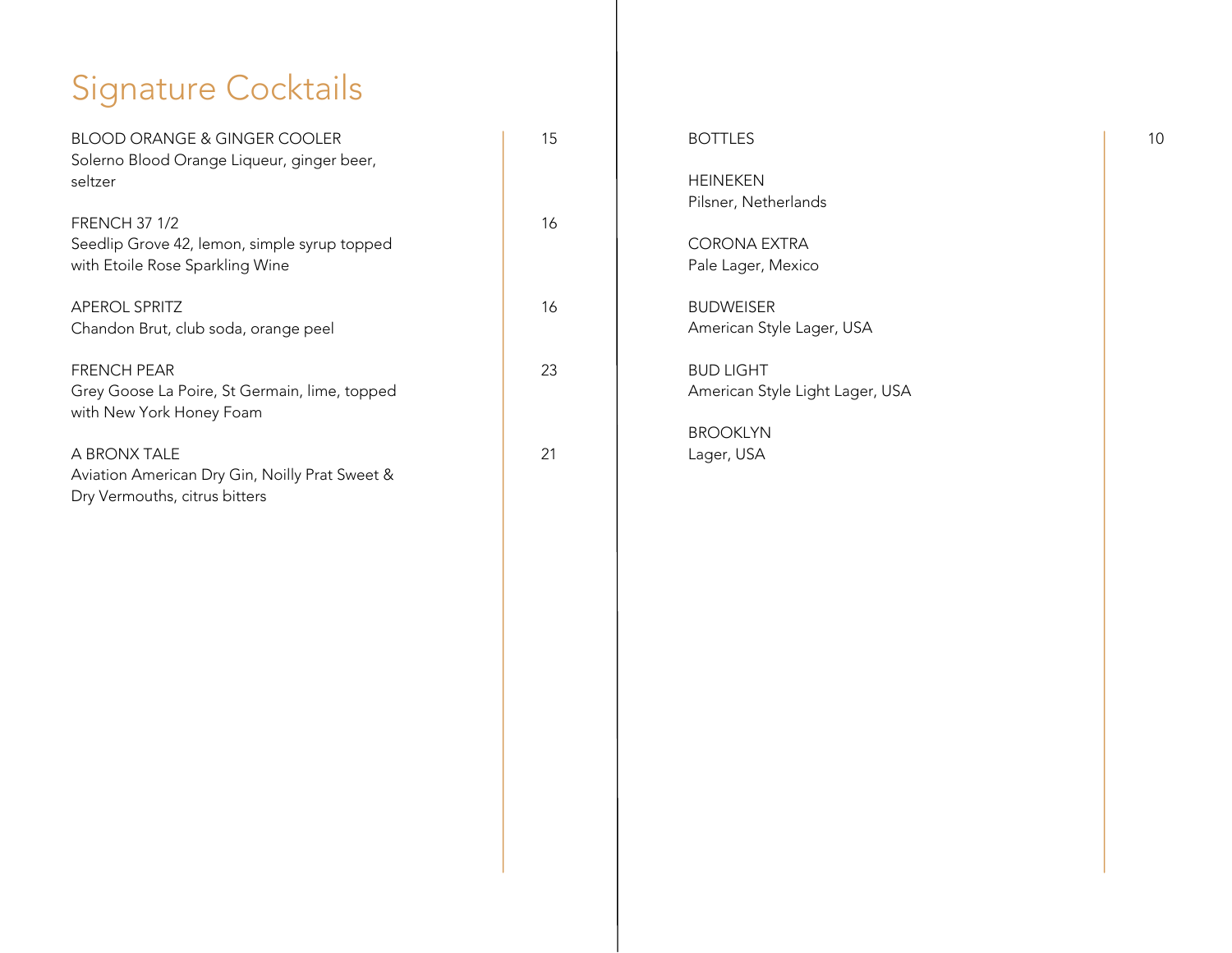## Beer

| <b>DRAUGHT</b>                                   | SMALL 12 | LARGE 16 | SPARKLING                                                        | <b>GLASS</b> | GLASS+ |
|--------------------------------------------------|----------|----------|------------------------------------------------------------------|--------------|--------|
| <b>STELLA ARTOIS</b><br>Pilsner, Belgium         |          |          | DOMAINE CHANDON BRUT CLASSIC,<br>Napa, USA                       | 20           |        |
| <b>BLUE POINT</b><br>Toasted Lager, USA          |          |          | LA MARCA, BRUT ROSE<br>Veneto, Italy                             | 19           |        |
| <b>BLUE MOON</b><br>Belgian Style Wheat Ale, USA |          |          | VEUVE CLICQUOT YELLOW LABEL, Reims,<br>France                    | 34           |        |
| LOCAL ROTATING IPA                               |          |          | <b>WHITE</b>                                                     |              |        |
|                                                  |          |          | CHARDONNAY, Quilt, Napa,<br><b>USA</b>                           | 21           | 31     |
|                                                  |          |          | CHARDONNAY, Smoke Tree,<br>Sonoma County, USA                    | 16           | 24     |
|                                                  |          |          | CHARDONNAY, Cake Bread,<br>Napa, USA                             | 34           | 51     |
|                                                  |          |          | SAUVIGNON BLANC, Jermann,<br>Venezia-Gulia, Italy                | 19           | 28     |
|                                                  |          |          | SAUVIGNON BLANC, Nobilio ICON,<br>Marlborough, NZ                | 14           | 19     |
|                                                  |          |          | RIESLING, Dr. Konstantin, Semi-Dry,<br>Lake Keuka, New York, USA | 18           | 24     |
|                                                  |          |          | PINOT GRIGIO, Kettimer,<br>Alto Adidge, Italy                    | 18           | 20     |
|                                                  |          |          |                                                                  |              |        |

Wine by the Glass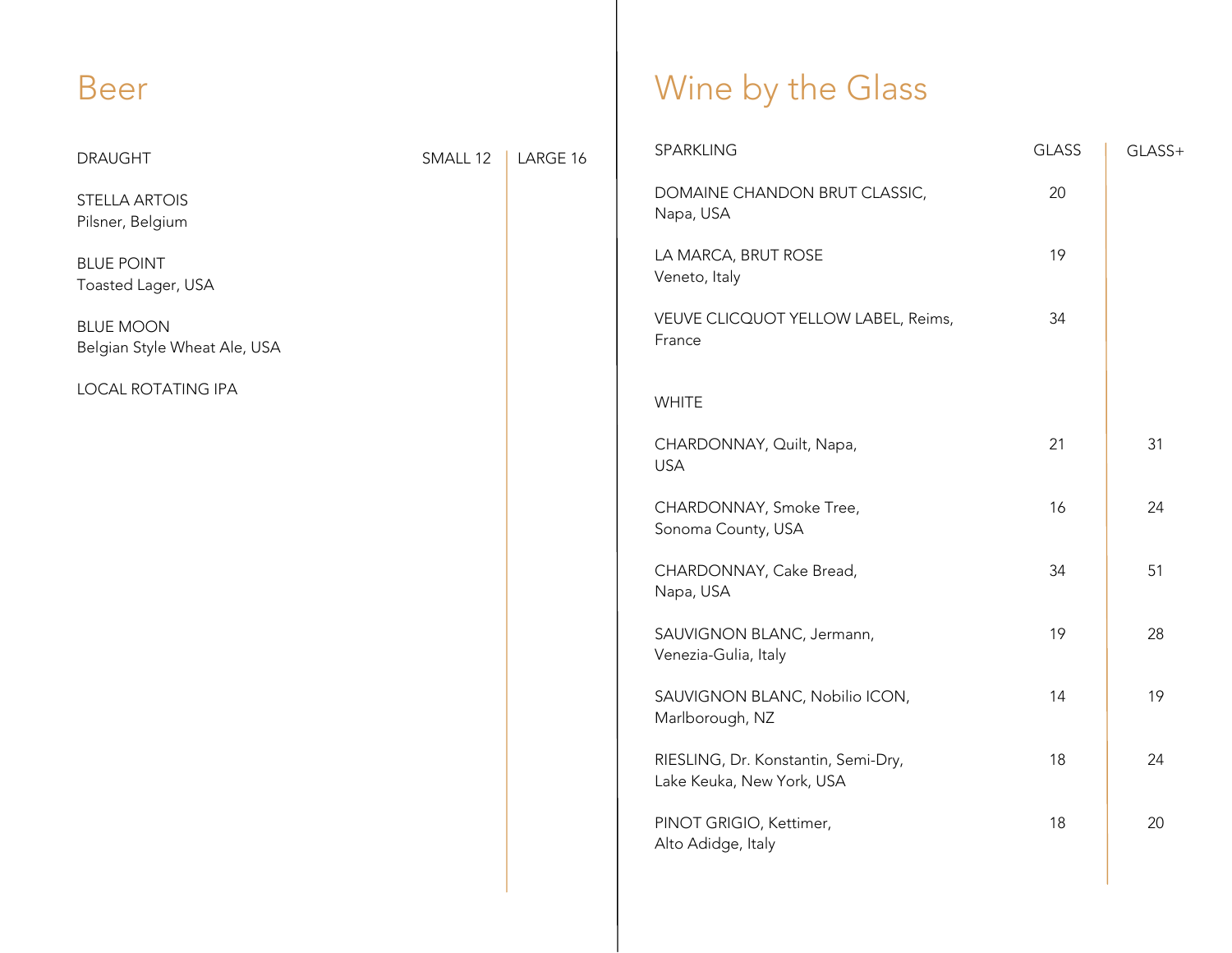| <b>ROSÉ</b>                                                                                             | <b>GLASS</b> | GLASS+   | <b>GRAVES &amp; PESSAC-LÉOGNAN</b>                                                                                                           |              |
|---------------------------------------------------------------------------------------------------------|--------------|----------|----------------------------------------------------------------------------------------------------------------------------------------------|--------------|
| GRENACHE/CINSAULT, Chateau Minuty M,<br>Provence, France                                                | 18           | 22       | Château Haut-Brion, 1er Grand Cru 2000                                                                                                       | 1975         |
| <b>RED</b><br>CABERNET SAUVIGNON, the Hess Collection<br>Allomi, Napa, USA<br>CABERNET SAUVIGNON, DAOU, | 25<br>20     | 38<br>28 | SAINT-EMILION<br>Château L'Angelus, Saint- Emilion 1er Grand<br>Cru 2006<br>Château Ceval Blanc, Saint- Emilion 1er Grand<br><b>Cru 1982</b> | 1400<br>3000 |
| Paso Robles, USA<br>CABERNET SAUVIGNON, Stags' Leap Artemis,<br>Napa, USA                               | 39           | 58       | <b>POMEROL</b>                                                                                                                               |              |
| PINOT NOIR, Belle Glos, Las Alturas,<br>Santa Lucia Highlands, USA                                      | 34           | 45       | Château La fleur de Gay, Pomerol 2006<br>Château Pétrus, Pomerol 1982                                                                        | 380<br>10000 |
| PINOT NOIR, Langhe Classique,<br>Willamette Valley, Oregon, USA                                         | 19           | 28       | <b>CALIFORNIA</b>                                                                                                                            |              |
| MALBEC, Bodega Norton Reserva,<br>Mendoza, Argentina                                                    | 16           | 24       | Red Blend, Colgin, "IX Estate" Napa 2007                                                                                                     | 1025<br>1150 |
| MERLOT, Matanzas Creek,<br>Sonoma County, USA                                                           | 17           | 26       | Cabernet Sauvignon, Harlan Estate 2003<br>Cabernet Sauvignon, Screaming Eagle, Napa,<br>2007                                                 | 4000         |
| RED BLEND, Orin Swift, Abstract,<br>Napa County, USA                                                    | 23           | 34       |                                                                                                                                              |              |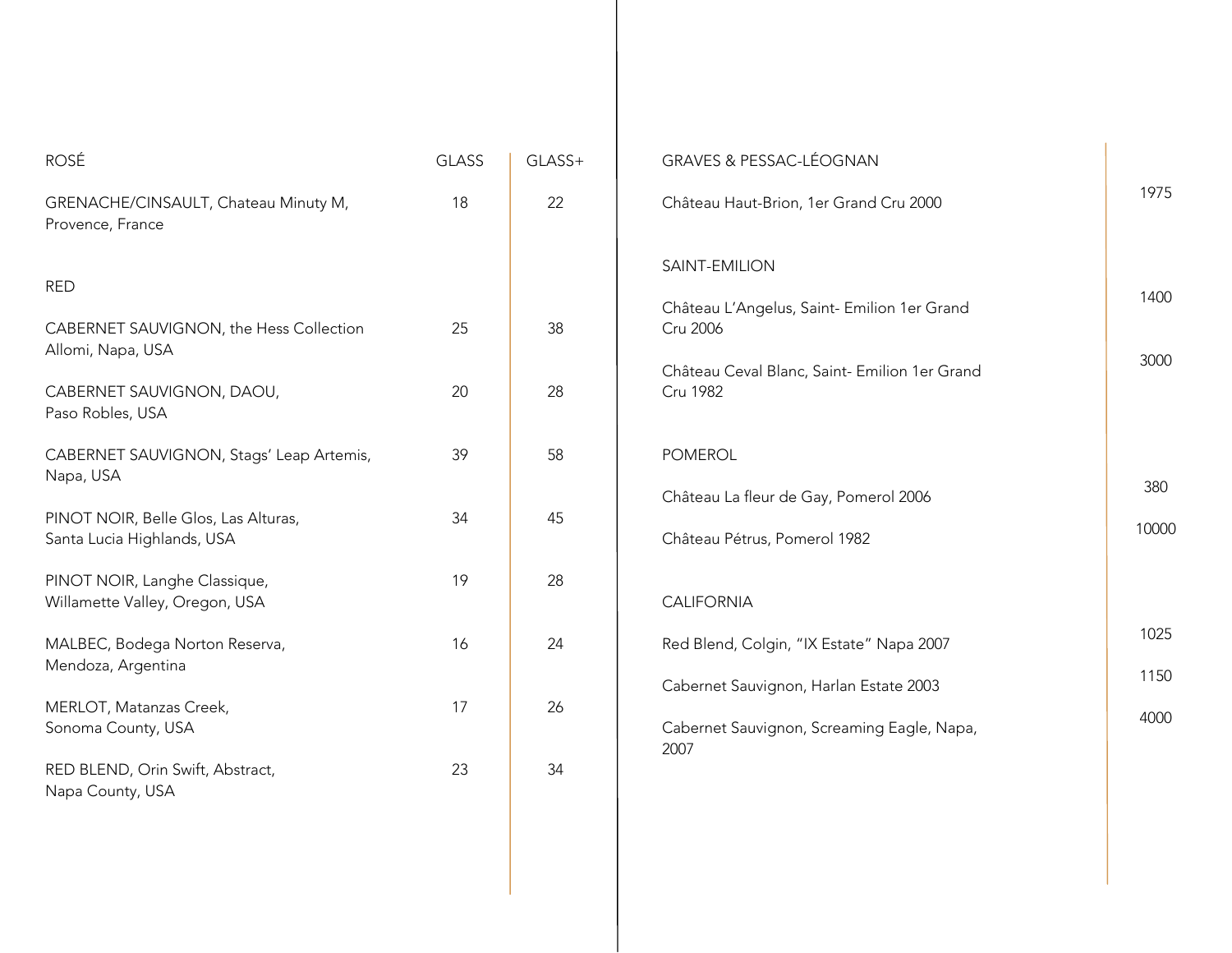## Wine by the Bottle

| <b>BORDEAUX</b>                                                                           |      | SPARKLING                                         |     |
|-------------------------------------------------------------------------------------------|------|---------------------------------------------------|-----|
| SAINT-ESTÈPHE                                                                             |      | DOMAINE CHANDON, Brut,<br>Napa, USA               | 76  |
| Château Cos d'Estournel, Saint-Estèphe,<br>2ème Cru Classé 2005                           | 600  | MOËT & CHANDON, Brut Imperial,<br>Epernay, France | 200 |
| Château Montrose, Saint-Estèphe,<br>2ème Cru Classé 198                                   | 665  | VEUVE CLICQUOT, Yellow Label,<br>Reims, France    | 170 |
| PAUILLAC                                                                                  |      | KRUG "GRANDE CUVEE"<br>Reims, France              | 450 |
| Chateau Grand-Puy Lacoste, 5ème Cru Classé<br>1995                                        | 550  | PIPER-HEIDSIECK, 2003 Rare,<br>Reims, France      | 365 |
| Château Mouton Rothschild, 1er Cru Classé<br>1995                                         | 1450 | DOM PERIGNON, 2006,<br>Reims, France              | 400 |
| SAINT-JULIEN                                                                              | 565  | SPARKLING ROSÉ                                    |     |
| Château Beychevelle, 4ème Cru Classé 1982<br>Château Léoville, Las Cases, 2ème Cru Classé | 775  | VEUVE CLICQUOT, Rosé Brut,<br>Reims, France       | 220 |
| 2000                                                                                      |      | RUINART, Rosé Brut,<br>Reims, France              | 245 |
| <b>MARGAUX</b>                                                                            | 1500 | TAITTINGER, "Prestige" Rosé,                      | 230 |
| Château Margaux 1er Grand Cru 1996                                                        | 1750 | Reims, France                                     |     |
| Château Margaux 1er Grand Cru 2000                                                        |      |                                                   |     |
|                                                                                           |      |                                                   |     |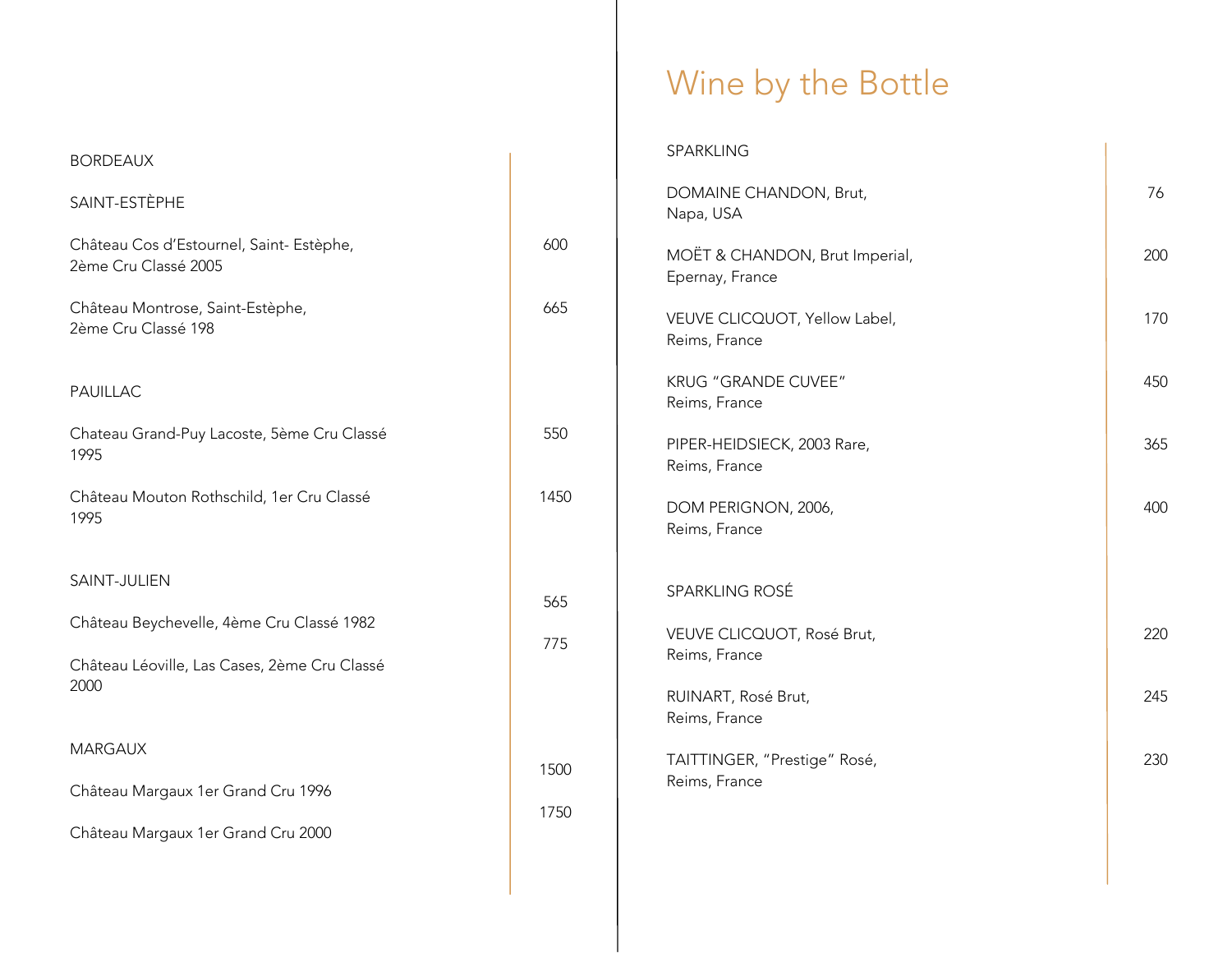| <b>ROSÉ</b>                                              |     | <b>RED</b>                                                         |      |
|----------------------------------------------------------|-----|--------------------------------------------------------------------|------|
| PINOT NOIR, Elouan Rosé,<br>Oregon, USA                  | 66  | <b>BURGUNDY</b>                                                    |      |
| GRENACHE/CINSAULT, Chateau Minuty M,<br>Provence, France | 72  | <b>GEVREY-CHAMBERTIN</b><br>Hubert Lignier, Gevrey-Chambertin 2005 | 230  |
|                                                          |     | Domaine Dugat-Py, Cote de Nuits 1999                               | 285  |
| <b>WHITE</b>                                             |     | Claude Dugat, Gevrey-Chambertin 1997                               | 215  |
| CHARDONNAY, Quilt,                                       | 84  | J.P. Mathieu-Roumier, Aux Mazoyeres,                               | 700  |
| Napa, USA                                                | 100 | Charmes-Chambertin, Grand Cru 2006                                 |      |
| CHARDONNAY, Mer Soleil Reserve,<br>Monterey County, USA  |     | Camille Giroud, Chambertin, Grand Cru 2005                         | 550  |
| CHARDONNAY, Smoke Tree,<br>Sonoma County, USA            | 64  | MOREY ST. DENIS                                                    |      |
| CHARDONNAY, Yves Boyer-Martenot 1er Cru,                 | 170 | Domaine Dujac, Priemier Cru 2009                                   | 360  |
| Meursault, France                                        |     | Domaine des Lambrays,                                              | 320  |
| CHARDONNAY, Sonoma-Cutrer,                               | 78  | Clos des Lambrays Grand Cru 2004                                   |      |
| Russian River, USA                                       |     | Mommessin, Clos de Tart, Grand Cru 2002                            | 985  |
| CHARDONNAY, Cakebread Cellar,<br>Napa, USA               | 136 | <b>VOSNE-ROMANÉE</b>                                               |      |
|                                                          |     | Domaine de Montille, Les Malconsorts,<br>1er cru 2006              | 400  |
| CHARDONNAY, Stag's Leap Cellars,<br>Karia, Napa, USA     | 145 |                                                                    |      |
|                                                          |     | Mongeard-Mugneret, Grands-Echezeaux,<br>Grand Cru 2009             | 375  |
| CHARDONNAY, Bergstrom Sigrid,<br>Willamette Valley, USA  | 180 |                                                                    |      |
|                                                          |     | Domaine de la Romanée-Conti, Echezeaux,<br>Grand Cru 1999          | 3500 |
|                                                          |     |                                                                    |      |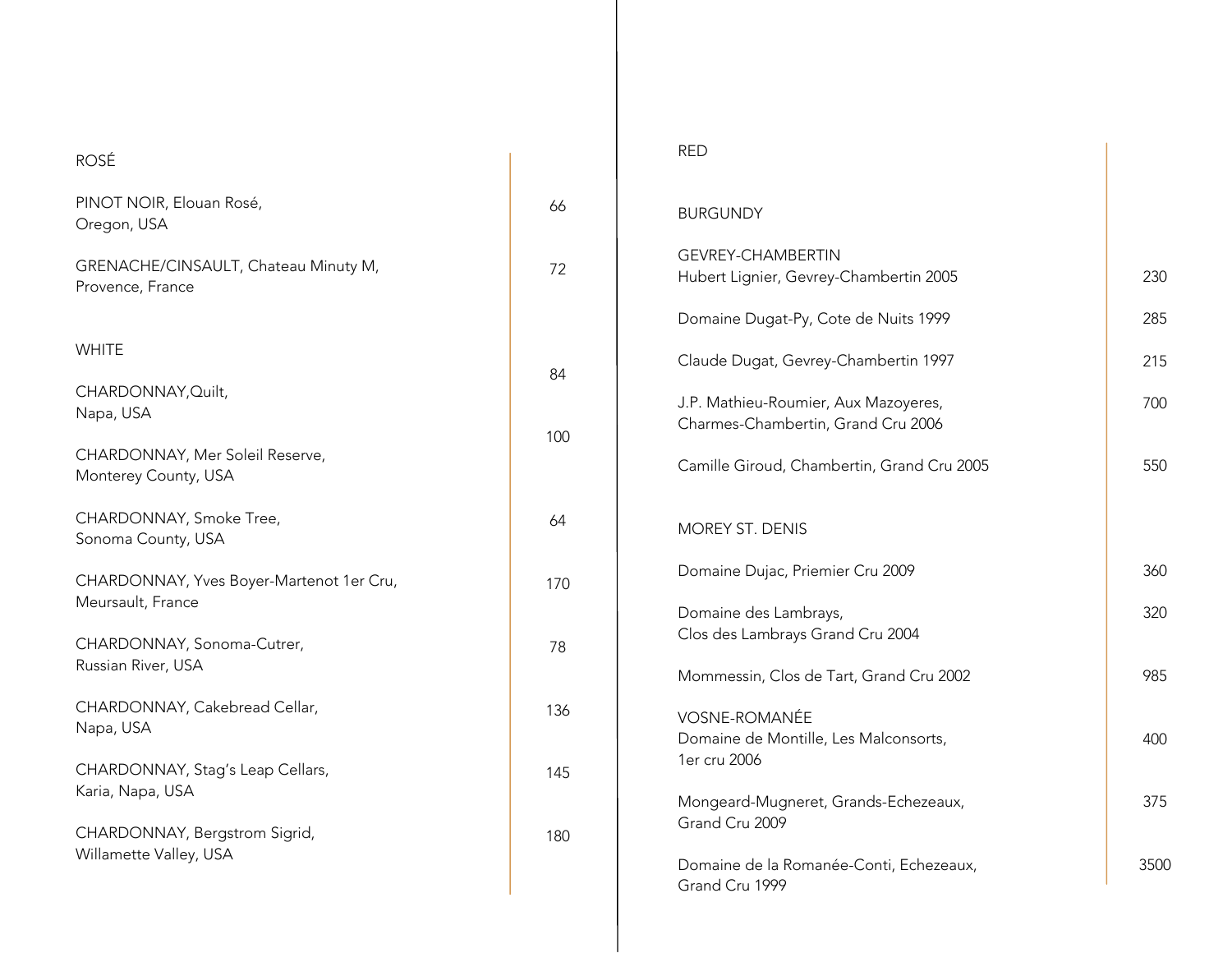## From Our Cellar

| <b>WHITE</b>                                                                                                                                                                              |                    | SAUVIGNON BLANC, Imagery Estate,<br>California, USA                                                                        |
|-------------------------------------------------------------------------------------------------------------------------------------------------------------------------------------------|--------------------|----------------------------------------------------------------------------------------------------------------------------|
| <b>BURGUNDY</b>                                                                                                                                                                           |                    | SAUVIGNON BLANC, Jermann,<br>Venezia-Giulia, Italy                                                                         |
| Domaine des Comtes Lafon, Meursault-<br>Perrieres, Priemier Cru 1999<br>Domaine Bonneau du Martray,<br>Corton-Charlemagne, Grand Cru 2000<br>Albert Bichot, Corton-Charlemagne, Grand Cru | 1800<br>600<br>270 | SAUVIGNON BLANC, Duckhorn,<br>Napa Valley, USA<br>SAUVIGNON BLANC, Cloudy Bay,<br>Marlborough, NZ                          |
| 2011                                                                                                                                                                                      |                    | PINOT GRIS, A to Z Wineworks,<br>Oregon, USA                                                                               |
| <b>RHÔNE</b>                                                                                                                                                                              |                    | RIESLING, Chateau Ste. Michelle &<br>Dr. Loosen "Eroica", Washington, USA                                                  |
| Domaine Saint Prefert,<br>Chateauneuf-du-Pape 2012                                                                                                                                        | 280                | RIESLING, Dr. Konstantin, Semi-Dry,<br>Lake Keuka, New York, USA                                                           |
| M.Chapoutier, Hermitage<br>Chane-Alouette 2011                                                                                                                                            | 400                | GRÜNER VELTLINER, Weingut Markus<br>Huber Terrassen, Traisental, Austria<br>CA'MARCANDA, Gaja Vistamare,<br>Tuscany, Italy |

6 0

7 6

9 2

1 1 0

6 2

6 4

7 0

6 0

1 8 0